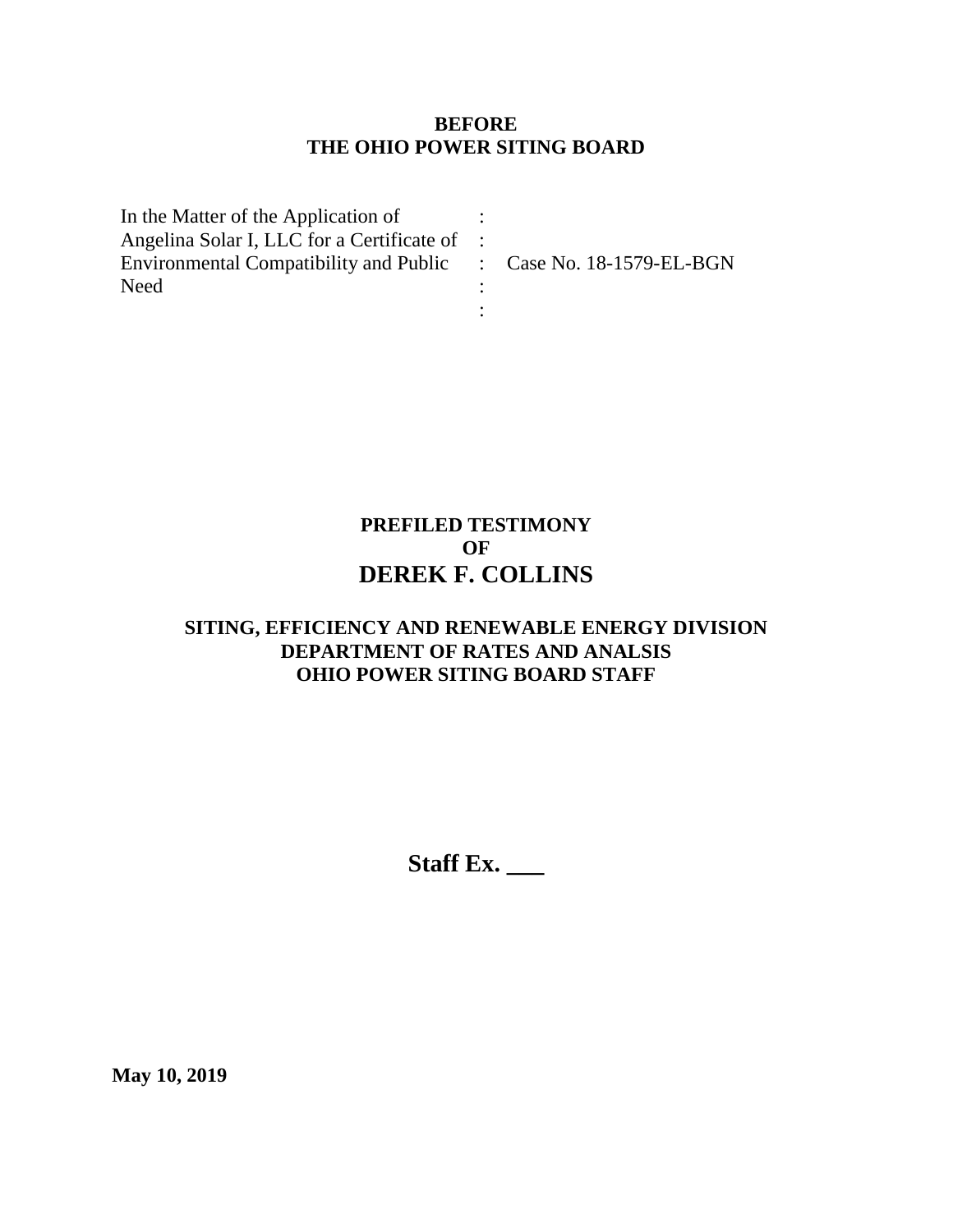| $\mathbf{1}$   | 1. | Q. | Please state your name and business address.                                  |
|----------------|----|----|-------------------------------------------------------------------------------|
| $\overline{2}$ |    | A. | My name is Derek F. Collins, and my business address is 180 East Broad        |
| 3              |    |    | Street, 6 <sup>th</sup> Floor, Columbus, Ohio 43215-3793.                     |
| $\overline{4}$ |    |    |                                                                               |
| 5              | 2. | Q. | By whom are you employed and what is your position?                           |
| 6              |    | A. | I am employed by the Public Utilities Commission of Ohio (Commission) as      |
| 7              |    |    | a Geology Specialist in the Siting, Efficiency and Renewable Energy           |
| 8              |    |    | Division of the Commission's Rates and Analysis Department.                   |
| 9              |    |    |                                                                               |
| 10             | 3. | Q. | Please summarize your educational background and work experience.             |
| 11             |    | A. | I hold a Bachelor's Degree from Ohio University in Geology (1980). I have     |
| 12             |    |    | been employed by the State of Ohio from 1986 and specifically with the        |
| 13             |    |    | PUCO since 2010. I have worked exclusively on power siting activities         |
| 14             |    |    | during that time. I have developed analysis for over 40 cases before the Ohio |
| 15             |    |    | Siting Board (Board). My responsibilities typically include<br>Power          |
| 16             |    |    | geotechnical review and the preparation of analysis for the siting of major   |
| 17             |    |    | utility facilities in Ohio.                                                   |
| 18             |    |    |                                                                               |
| 19             | 4. | Q. | Have you testified in prior proceedings before the Board?                     |
| 20             |    | A. | Yes.                                                                          |
| 21             |    |    |                                                                               |
| 22             | 5. | Q. | What is the purpose of your testimony in this proceeding?                     |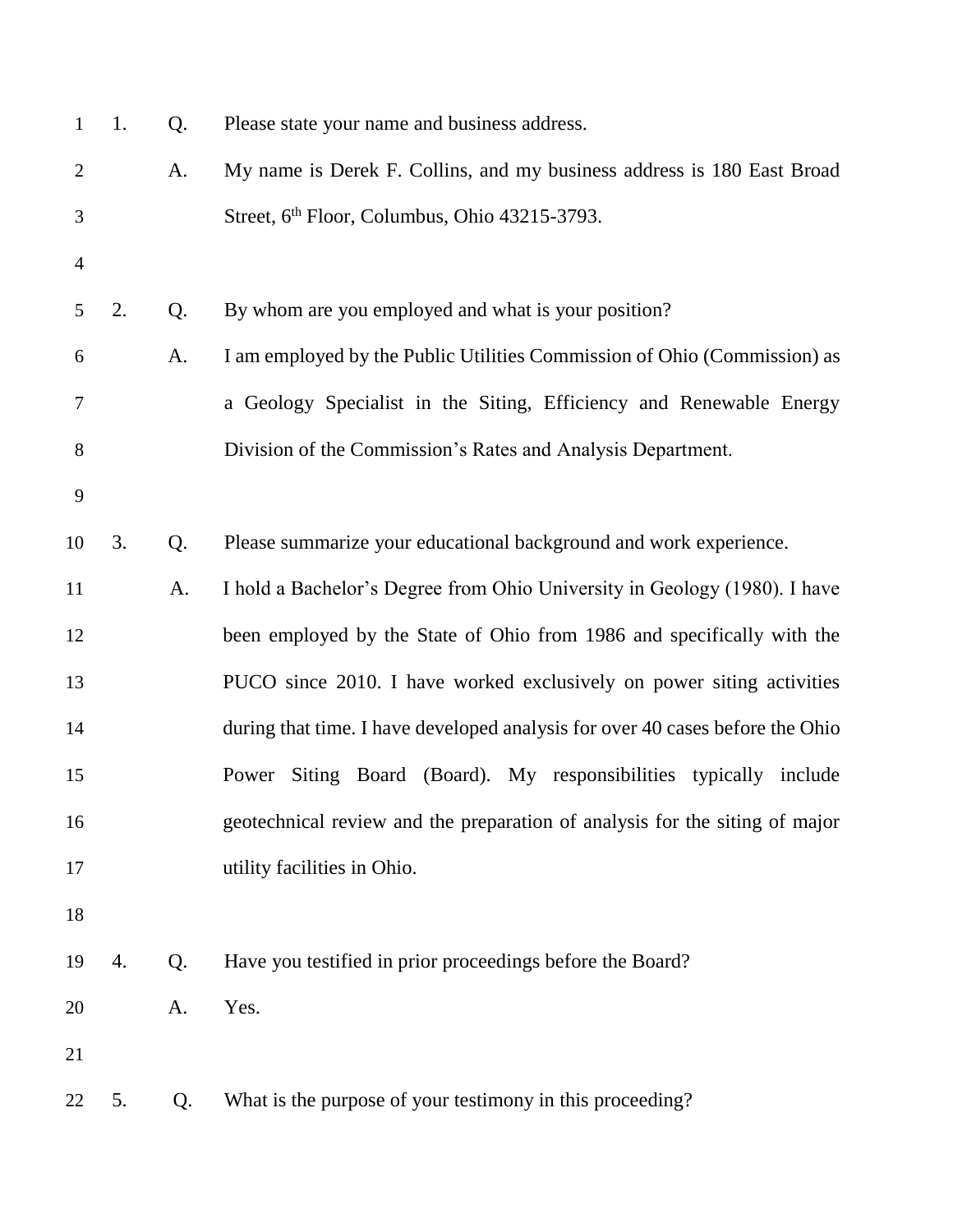| $\mathbf{1}$   |    | A.             | With my testimony, I am sponsoring a portion of the Staff Report of             |
|----------------|----|----------------|---------------------------------------------------------------------------------|
| $\overline{2}$ |    |                | Investigation (Staff Report). Specifically, I was a Staff analyst for portions  |
| 3              |    |                | of the staff report pertaining to ecological impacts, specifically, the public  |
| $\overline{4}$ |    |                | and private water supply, geology and seismology, and slopes and soil           |
| 5              |    |                | suitability.                                                                    |
| 6              |    |                |                                                                                 |
| 7              | 6. | Q <sub>1</sub> | Are you testifying to any specific conditions in the Staff Report? If so, which |
| 8              |    |                | ones?                                                                           |
| 9              |    | A.             | N <sub>o</sub>                                                                  |
| 10             |    |                |                                                                                 |
| 11             | 7. | Q.             | Does this conclude your testimony?                                              |
| 12             |    | A.             | Yes it does. However, I reserve the right to submit supplemental testimony      |
| 13             |    |                | as described herein, as new information subsequently becomes available or       |
| 14             |    |                | in response to positions taken by other parties.                                |
| 15             |    |                |                                                                                 |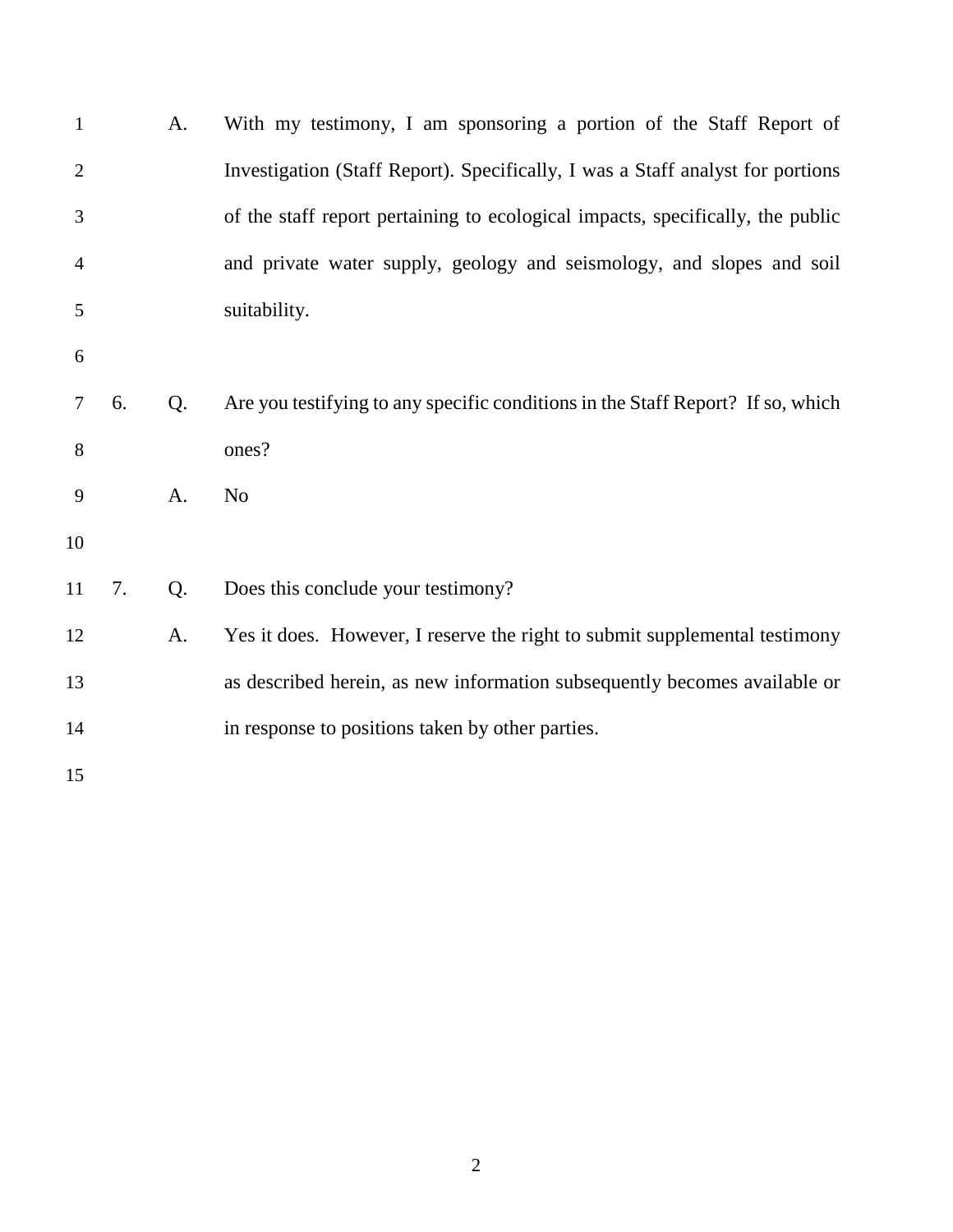## **PROOF OF SERVICE**

I hereby certify that a true copy of the foregoing Prefiled Testimony of Derek F. Collins, submitted on behalf of the Staff of the Ohio Power Siting Board, was served via electronic mail upon the below parties.

*/s/Jodi J. Bair*

Assistant Attorney General

Parties of Record:

mwtaylor@vorys.com [kwest@prebco.org](mailto:kwest@prebco.org) [torahood@bricker.com](mailto:torahood@bricker.com) [amilam@ofbf.org](mailto:amilam@ofbf.org) [jvankley@vankleywalker.com](mailto:jvankley@vankleywalker.com) [mjsettineri@vorys.com](mailto:mjsettineri@vorys.com) [tboggs@fbtlaw.com](mailto:tboggs@fbtlaw.com) [dborchers@bricker.com](mailto:dborchers@bricker.com)